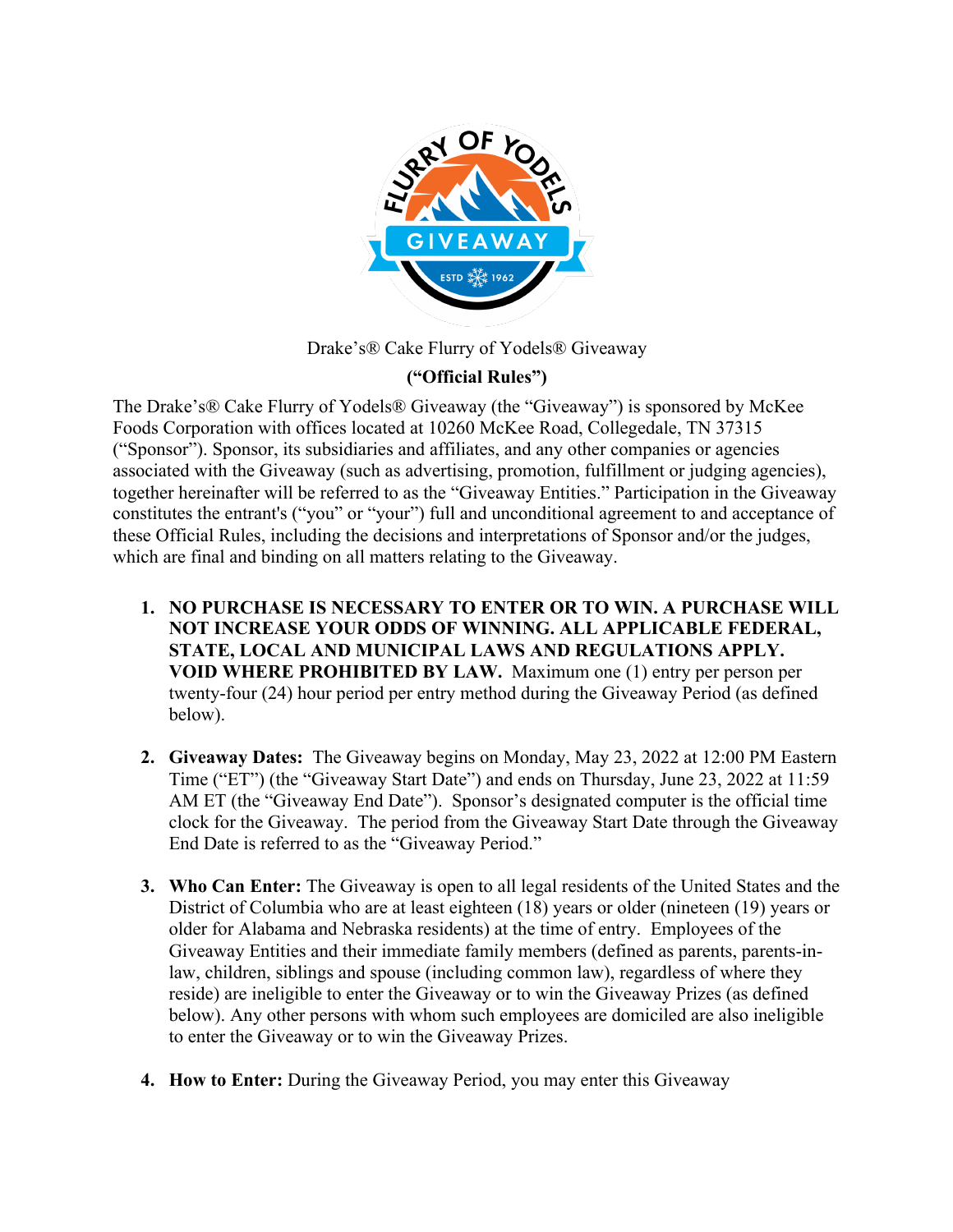by visiting https://drakescake.com/flurryofyodels (the "Website") and following the Website's instructions. You must complete the entry form with all required information (which will include your full name, email, state of residence and zip code) on the entry form submission page and agree to these Official Rules.

- **5. Limitations on Entry:** There is a limit of one (1) entry per person per twenty-four (24) hour period during the Giveaway Period. If more than one (1) entry is received from an entrant during such period, only the first entry will be included and later entries will be disqualified. Each potential Winner may be required to provide valid and legal proof of identification. Use of any automated system to participate in the Giveaway or subvert the entry process is prohibited and will result in disqualification and all associated entries will be void. Giveaway Entities will not be responsible for incomplete, inaccurate, late, or stolen entries or for failure to receive entries due to transmission failures or technical failures of any kind, including, without limitation, malfunctioning of any network, hardware or software, whether originating with sender or Sponsor or other errors or difficulties of any kind whether human, mechanical, electronic, computer, network, typographical, printing or otherwise relating to or in connection with the Giveaway, including, without limitation, errors or difficulties which may occur in connection with the administration of the Giveaway, the processing of entries, the announcement of the Prizes or in any Giveaway-related materials. In the event of a dispute over the ownership of an entry, entries will be deemed to have been submitted by the owner of the ISP account from which they were sent. For these purposes, an ISP account holder shall mean the natural person(s) assigned to such ISP account by the Internet access provider, online service provider or other organization responsible for assigning ISP addresses for the domain associated with such ISP account. Any questions regarding the number of entries submitted or the owner of an ISP account shall be determined by Sponsor in its sole discretion, and Sponsor reserves the right to disqualify any entries by persons determined to be tampering with or abusing any aspect of the Giveaway.
- **6. Selection of Winner:** Within five (5) days after the end of the Giveaway Period, Sponsor will randomly select ten (10) winners (each, a "Prize Winner") to win the Prizes (as defined below) from all eligible entries received during the Giveaway Period.

All decisions concerning the Prizes are solely within the discretion of Sponsor. Odds of winning depend upon the number of eligible entries received.

**7. Prizes Details:** Ten (10) Prize Winners will each win one (1) Drake's Prize Pack consisting of (i) one (1) Drake's-branded baseball cap; (ii) one (1) Drake's-branded Tervis® Tumbler; (iii) one (1) pair of Drake's-branded socks; (iv) one (1) Drake'sbranded sticker sheet; (v) one (1) Drake's Webster character-themed magnet; (vi) one (1) Drake's-branded ink pen; (vii) two (2) cartons of Drake's® Yodels®; and (viii) two (2) cartons of Drake's® Alpine Yodels® (total ARV \$40) (collectively, the "Prizes"). Taxes, if any, on the Prizes are the responsibility of the Winner. An IRS 1099 will be issued where required. The Prizes are non-transferable, non-exchangeable, and cannot be substituted or replaced if destroyed, lost, mutilated, or stolen. Sponsor makes no warranties or disclaimers concerning the Prizes. Sponsor reserves the right to substitute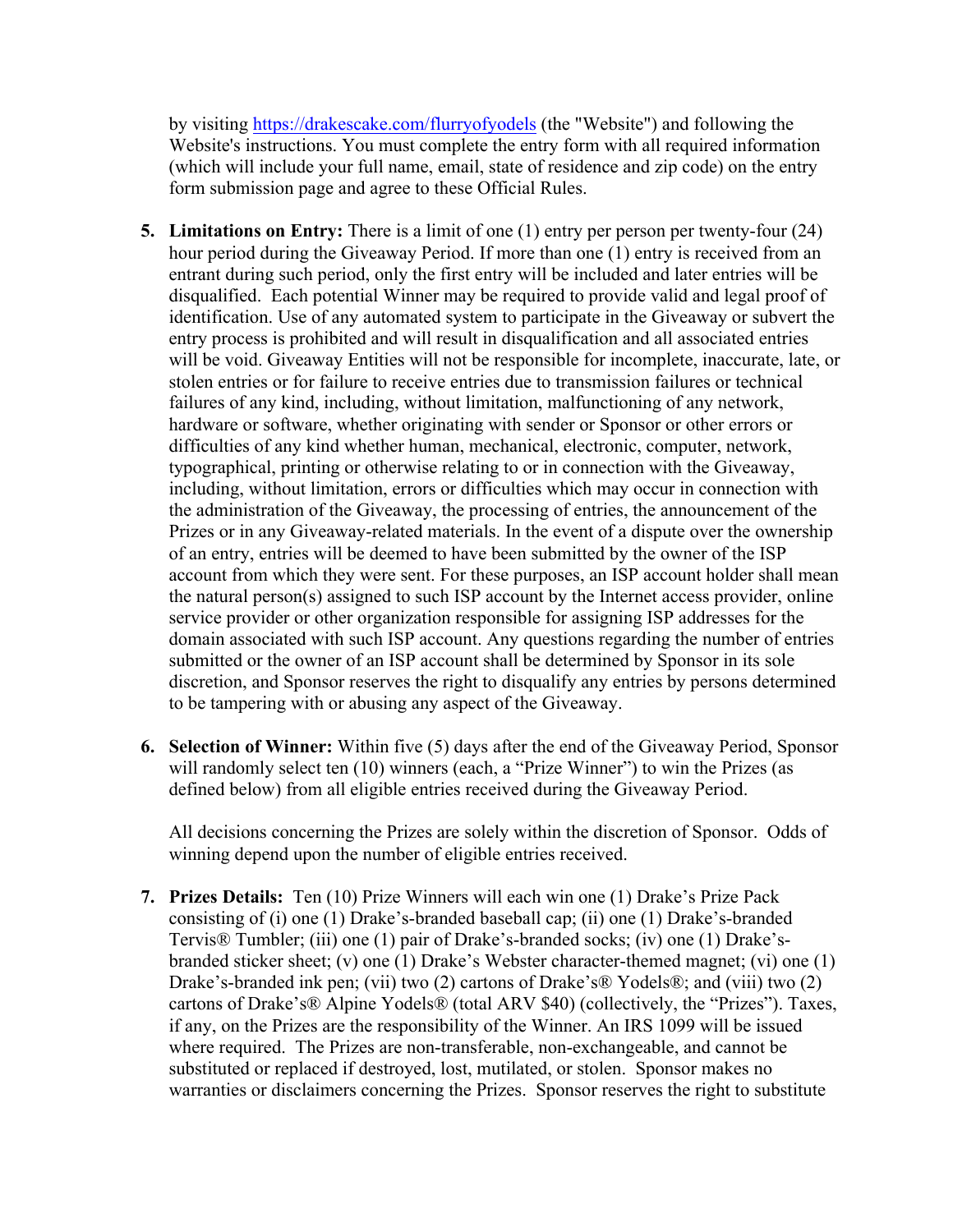alternate Prizes of greater or equal value if for any reason the Prizes become unavailable, in whole or in part. Any difference between the stated ARV and the actual ARV will not be awarded.

**8. Awarding of Prizes:** If your entry has been drawn as a Prize Winner, you will be contacted within two (2) weeks after the random drawing by electronic mail, using the contact information provided on your online entry form, to confirm your entry and eligibility. To be confirmed as a Prize Winner, you will be required to complete and return an Affidavit of Eligibility and Release form before being awarded your Prize. If a Prize Winner does not meet all eligibility requirements, has not complied with these Official Rules, cannot be contacted, does not respond within seven (7) days from the date Sponsor first tries to notify him/her, does not return the Affidavit of Eligibility and Release form and/or if a Prize notification is returned as undeliverable, such Prize Winner forfeits all rights to claim or receive the Prizes, in whole or in part, and an alternate Prize Winner will be selected, time permitting, and/or Sponsor may, at its option and sole discretion, choose not to award the Prizes. By accepting the Prizes, the Prize Winner acknowledges compliance with these Official Rules.

THE PRIZES ARE AWARDED AS IS AND WITHOUT CONDITION, WARRANTY, GUARANTEE OR REPRESENTATION OF ANY KIND, EXPRESS OR IMPLIED (INCLUDING WITHOUT LIMITATION, ANY IMPLIED WARRANTY OF MERCHANTABILITY OR FITNESS FOR A PARTICULAR PURPOSE).

- **9. Privacy:** All entrants shall be subject to and protected by the Privacy Policy on the Little Debbie website, available online at Privacy Policy | McKee Foods (the "Privacy Policy"). By entering the Giveaway, you acknowledge that you have read and understand the Privacy Policy and you agree to its terms.
- **10. Publicity:** Acceptance of the Prizes constitutes permission for the Giveaway Entities to use the Prize Winners' names, likeness, photos, voice and comments for advertising and promotional purposes worldwide in any media without limitation and without additional compensation unless prohibited by law.
- **11. Disqualification:** The following are prohibited and will result in automatic disqualification from the Giveaway: (1) using any method that artificially increases odds of winning, including without limitation, multiple accounts, internet bots, web robots, www robots or any other type of bots; (2) non-compliance with these Official Rules; and (3) any other act that the Giveaway Entities determine, in their sole discretion, jeopardizes the integrity of the Giveaway.
- **12. Release of Liability:** By entering the Giveaway, each entrant (a) agrees to be bound by these Official Rules and the decisions of Sponsor or its designees, which shall be final and (b) agrees to release and to hold the Giveaway Entities, and their respective parents, shareholders, directors, officers, employees, representatives, agents, affiliates, subsidiaries, and legal advisors, harmless against any and all claims, losses, rights, liabilities and damages, and actions of any kind arising out of their participation in the Giveaway and/or the acceptance and use of the Prizes. The foregoing release includes, but is not limited to, personal injury, death, and property damage, and claims based on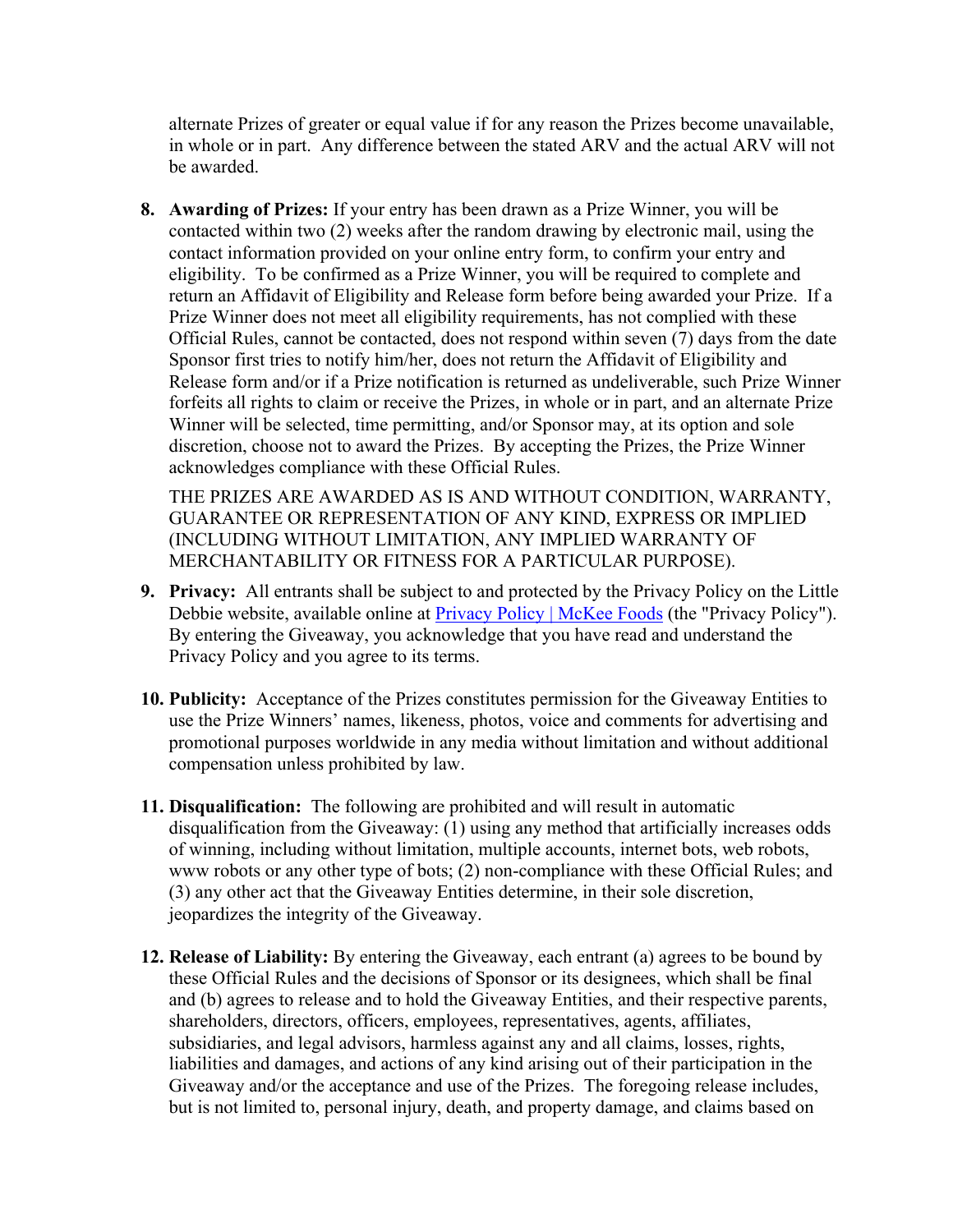publicity rights, defamation, or invasion of privacy. Under no circumstances shall any of the Giveaway Entities have any liability or responsibility for: (1) incorrect or inaccurate entry information, or faulty, failed, garbled or jumbled electronic data transmissions; (2) any unauthorized access to or theft, destruction or alteration of entries at any point; (3) any technical malfunction, failure, error, omission, interruption, deletion, defect, delay in operation or communications line failure, regardless of cause, with regard to any equipment, systems, networks, lines, satellites, servers, computers or providers utilized in any aspect of the Giveaway; (4) inaccessibility or unavailability of the Internet or the Website or any combination thereof; (5) any injury or damage to a participant's or to any other person's computer, tablet, mobile device or other electronic device that may be related to or result from any attempt to participate in the Giveaway or download any materials in the Giveaway; or (6) any typographical error or other error in these Official Rules or in any other communication relating to the Giveaway. All entries become the property of Giveaway Entities.

- **13. Arbitration/Choice of Law:** Except where prohibited by law, participants agree that any and all disputes, claims and causes of action arising out of or connected with this Giveaway shall be resolved exclusively by arbitration in Richmond, Virginia pursuant to the Commercial Arbitration Rules of the American Arbitration Association then effective, and any and all claims, judgments and awards shall be limited to actual out-ofpocket costs incurred by entrant with regard to this Giveaway, excluding in all events attorneys' or other related fees and punitive, exemplary, incidental, consequential or other damages. All issues and questions concerning the construction, validity, interpretation and enforceability of these Official Rules or the rights and obligations of entrants and Sponsor in connection with the Giveaway shall be governed by and construed in accordance with the laws of the State of Virginia, without giving effect to any choice of law or conflict of law rules or provisions (whether of the State of Virginia or any other jurisdiction) that would cause the application of the laws of any other jurisdiction. The invalidity or unenforceability of any provision of these Official Rules shall not affect the validity or enforceability of any other provision so long as the general intent of these Official Rules remains in effect. In the event that any such provision is determined to be invalid or otherwise unenforceable, these Official Rules shall be construed in accordance with their terms as if the invalid or unenforceable provision were not contained therein.
- **14. General Terms and Conditions:** Participation constitutes entrant's full and unconditional agreement to these Official Rules and Sponsor's decisions, which are final and binding in all matters related to this Giveaway. This Giveaway is void where prohibited by law. The Giveaway is subject to all applicable federal, state, and local laws and regulations. Winning the Prizes is contingent upon fulfilling all requirements as set forth herein. Sponsor is not liable for any injury or damage to an entrant's or any other person's computer or its contents related to or resulting from participation or downloading any materials in this Giveaway, or other technical difficulties or failures or other errors of any kind. Sponsor reserves the right to disqualify persons found tampering with or otherwise abusing any aspect of this Giveaway as solely determined by Sponsor. In the event the Giveaway is compromised by a virus, unauthorized human intervention, tampering or other causes beyond the reasonable control of Sponsor which corrupt or